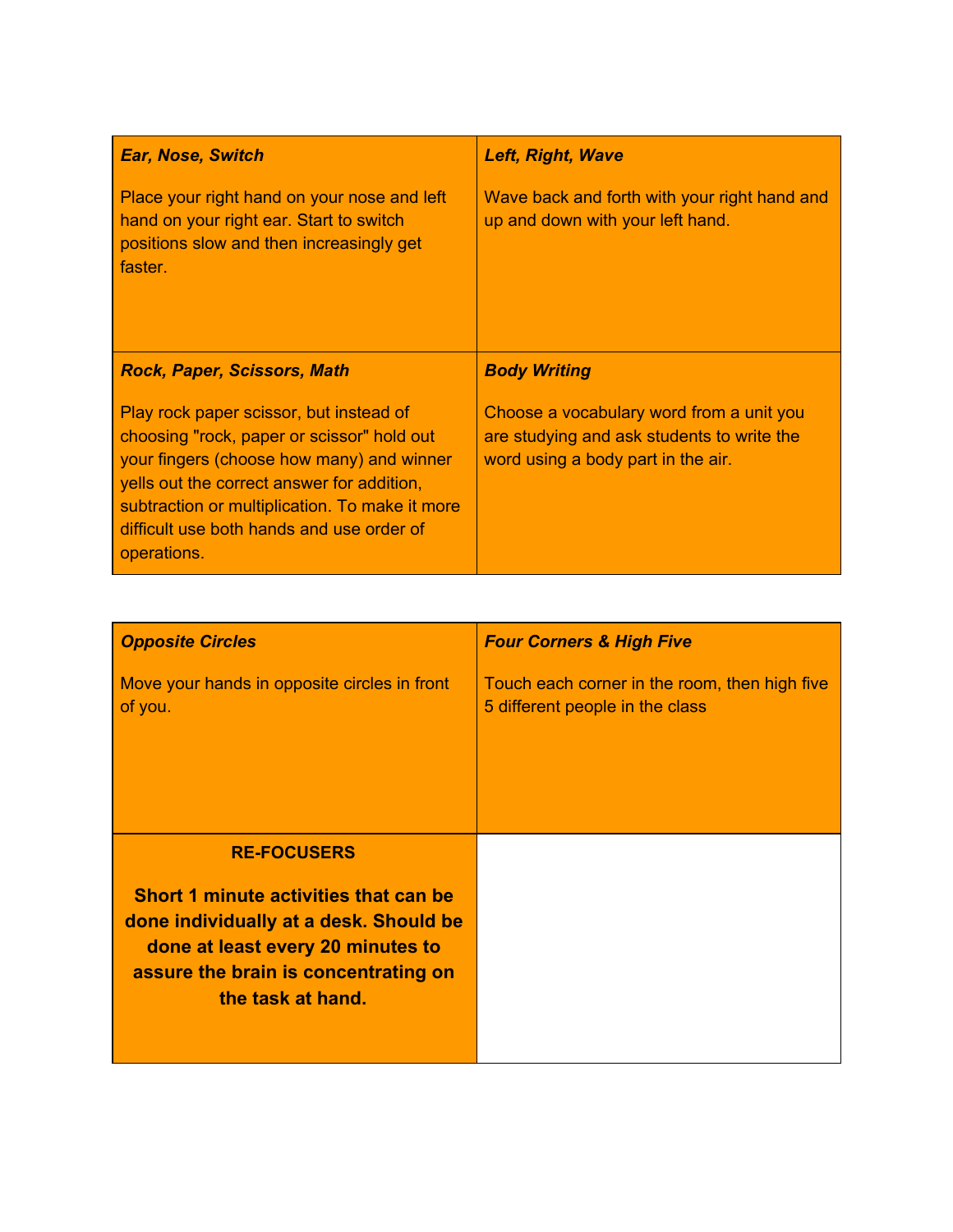| <b>Red Elbow</b>                                                                                                                                                                                                                                                                                                                                                                                                                                                                   | <b>Balloon Keep Up</b>                                                                                                                                                                                                                                                                                                                                                                                                                    |
|------------------------------------------------------------------------------------------------------------------------------------------------------------------------------------------------------------------------------------------------------------------------------------------------------------------------------------------------------------------------------------------------------------------------------------------------------------------------------------|-------------------------------------------------------------------------------------------------------------------------------------------------------------------------------------------------------------------------------------------------------------------------------------------------------------------------------------------------------------------------------------------------------------------------------------------|
| The leader calls out a body part and a color.<br>The players then rush around the room<br>looking the touch the body part to the color.                                                                                                                                                                                                                                                                                                                                            | Students to link arms at their elbows. Give<br>each group a balloon. The object is to keep<br>the balloon up with anything but their hands.                                                                                                                                                                                                                                                                                               |
| <b>Keep it on Your Side!</b>                                                                                                                                                                                                                                                                                                                                                                                                                                                       | <b>Tennis Ball Relay</b>                                                                                                                                                                                                                                                                                                                                                                                                                  |
| Divide your class in two groups and create a<br>divider in the middle. Ask students to make<br>up as many paper balls from used paper. The<br>object is to continually thrown the paper and<br>try to get as many on the other side as<br>possible before the time ends. Ask all of the<br>students to write a vocabulary word on each<br>paper form the unit you are studying. When<br>they are done they need to make a group<br>story out of the papers that are on their side. | The groups will compete against one another<br>while sitting. Ask all students to stand up (for<br>added difficulty tell them to stand on one leg<br>or to hop while they are waiting). Give each<br>group a tennis ball. The object is for each<br>member of the group to make one revolution<br>around all the group members while holding<br>the tennis ball between their knees. When<br>they return to their spot they can sit down. |

## **ENERGIZERS**

**Meaningful breaks within class time that re-energize and stimulate the brain. Often used as a transition between activities and not related to the curriculum. Usually 5 to 10 minute activities in pairs, teams or whole class.**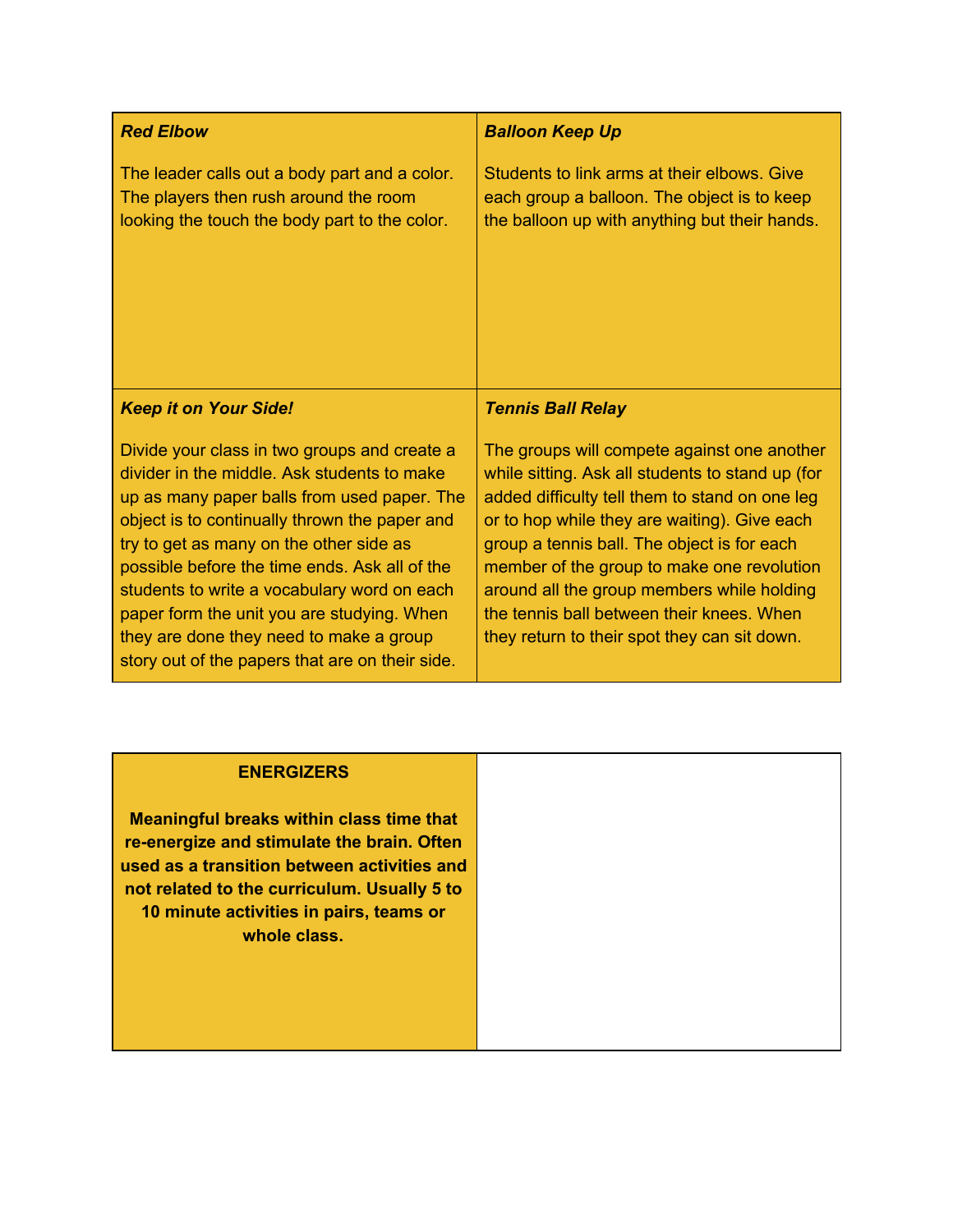## *Number Up/Number Down*

Ask one student to come to the front of the room. Write a number between 1 - 500 on a sheet of paper behind the student. Ask the rest of the class to stand up. The student at the front needs to guess the number. The class can give the students hints. If the guesser says a low number the class jumps up and down, if the guesser says a high number the class squats lower. Switch guessers a few times.

## *Ninja*

Form a circle. Everyone has one "ninja" move that hits the other person's hand. The ninja move goes around the circle with the goal being to move quickly around the room with only one ninja left at the end of the game.

| Rock, Paper, Scissor - LEGS                                                                                                                                                                                        | <b>Ball Over/Under</b>                                                                                                                                                                                                                                                                                                                                                                                                                                       |
|--------------------------------------------------------------------------------------------------------------------------------------------------------------------------------------------------------------------|--------------------------------------------------------------------------------------------------------------------------------------------------------------------------------------------------------------------------------------------------------------------------------------------------------------------------------------------------------------------------------------------------------------------------------------------------------------|
| Play a "rock, paper, scissor" tournament with<br>legs. Jump three times and choose a position<br>on the fourth landing. Legs apart = paper /<br>Legs together = rock / One leg back one leg<br>$forward = scissor$ | Break into teams of any size all standing in<br>lines. The beginning student starts by passing<br>the ball over their head with two hands, the<br>student behind grabs the ball with two hands<br>and continues passing the ball with two<br>hands through their legs. The challenge<br>continues until the ball passes fully along the<br>line. You can also add more balls, create<br>larger teams, adding a twist hip pass instead<br>of over under, etc. |
| <b>Water Bottle Bowling</b>                                                                                                                                                                                        | <b>Balloon Races</b>                                                                                                                                                                                                                                                                                                                                                                                                                                         |
| Keep ten empty water bottles in your room<br>and a tennis ball. Write questions or vocab on<br>the bottles and the ones left standing the<br>students need to act out the word for the<br>others.                  | Put students into teams of two. Students will<br>stand back-to-back with a balloon between<br>them. They are to balance the balloon<br>between each other without dropping/popping<br>it while having to move from one area to<br>another. Can add on different types of<br>movements, body parts, race lengths,<br>amount of players, etc.                                                                                                                  |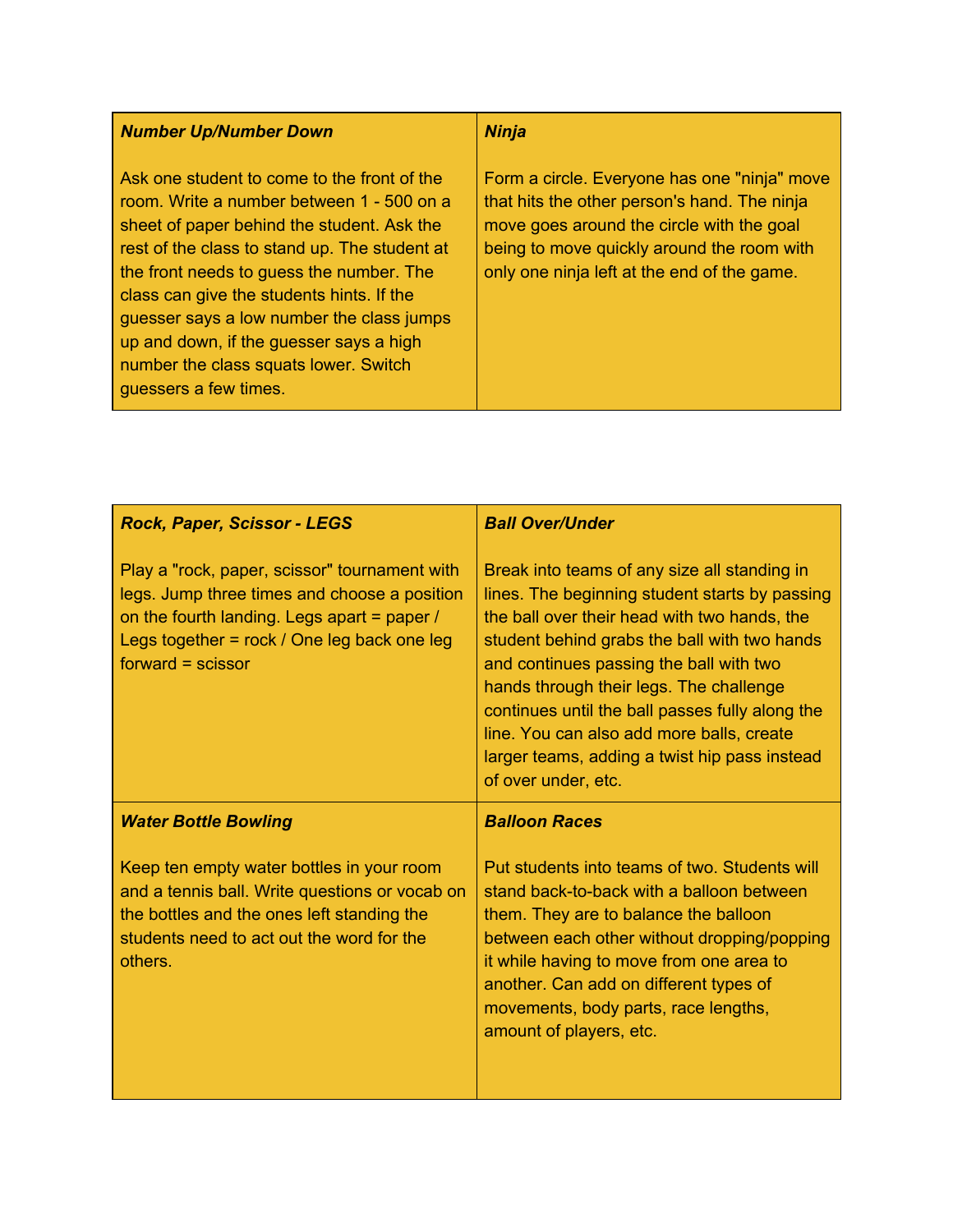| <b>Cardboard Box Toss</b>                                                                                                                                                                                                                                                                                                                                                                                                                                                   | <b>Bop Goes the Weasel</b>                                                                                                                                                                                                                                                                                                                                                                                                                                                                                                                                                                              |
|-----------------------------------------------------------------------------------------------------------------------------------------------------------------------------------------------------------------------------------------------------------------------------------------------------------------------------------------------------------------------------------------------------------------------------------------------------------------------------|---------------------------------------------------------------------------------------------------------------------------------------------------------------------------------------------------------------------------------------------------------------------------------------------------------------------------------------------------------------------------------------------------------------------------------------------------------------------------------------------------------------------------------------------------------------------------------------------------------|
| Cut different shape holes in a cardboard box<br>and keep some small bean bags to toss from<br>a distance into the holes. Give point values to<br>the different shapes.                                                                                                                                                                                                                                                                                                      | Students stand in a tight circle with their<br>hands behind their back. One student stands<br>in the middle. The goal is for the students to<br>pass one bottle around the circle while they<br>chant "Bop the weasel 1, etc." After ten<br>rounds, the person in the middle has to try<br>and guess who is holding the water bottle. If<br>they guess correctly, a new person goes into<br>the middle, if they guess incorrectly, they try<br>again.                                                                                                                                                   |
| <b>Museum</b>                                                                                                                                                                                                                                                                                                                                                                                                                                                               | <b>One Step</b>                                                                                                                                                                                                                                                                                                                                                                                                                                                                                                                                                                                         |
| The leader is the "tour guide" who walks<br>around the room admiring the statues<br>(students) as they are posed around the<br>room. If the tour guide is not looking, the<br>statues can change position, however if the<br>guide seems them moving, they become<br>human again and join the tour. The final<br>statue wins the game. NOTE: this game<br>takes at least 7-10 minutes.                                                                                      | Students can stand up and then the teacher<br>asks a question of the group. For example, all<br>students with white socks take one step<br>forward. This can be adapted to a variety of<br>questions.                                                                                                                                                                                                                                                                                                                                                                                                   |
|                                                                                                                                                                                                                                                                                                                                                                                                                                                                             |                                                                                                                                                                                                                                                                                                                                                                                                                                                                                                                                                                                                         |
| <b>Desk Olympics</b>                                                                                                                                                                                                                                                                                                                                                                                                                                                        | <b>Action / Name Cards</b>                                                                                                                                                                                                                                                                                                                                                                                                                                                                                                                                                                              |
| Most teachers move desks around into<br>different configurations regularly (groups,<br>rows, horseshoe, etc) Why not turn it into a<br>game and competition between classes. Post<br>laminated desk configurations on the board<br>with numbers next to them. Time each class<br>how long it takes to move the desks into the<br>different configurations. Practice it from time<br>to time. Turn it into a teamwork activity by<br>evaluating how it could be done better. | Students complete a card with: names, email,<br>parents names, favorite subjects, favorite<br>foods, etc. Before collecting the cards each<br>student creates one movement to link with<br>their name. Standing in a circle, the rest of<br>the class mimics the movement and the<br>student puts the name of the movement on<br>their card. The teacher can call on students<br>through the movement associated with their<br>name. Additionally, the teacher can build a<br>quick class workout based on students<br>names. For instance, you can instruct the<br>class to do 5 Johns, 10 Jasons etc. |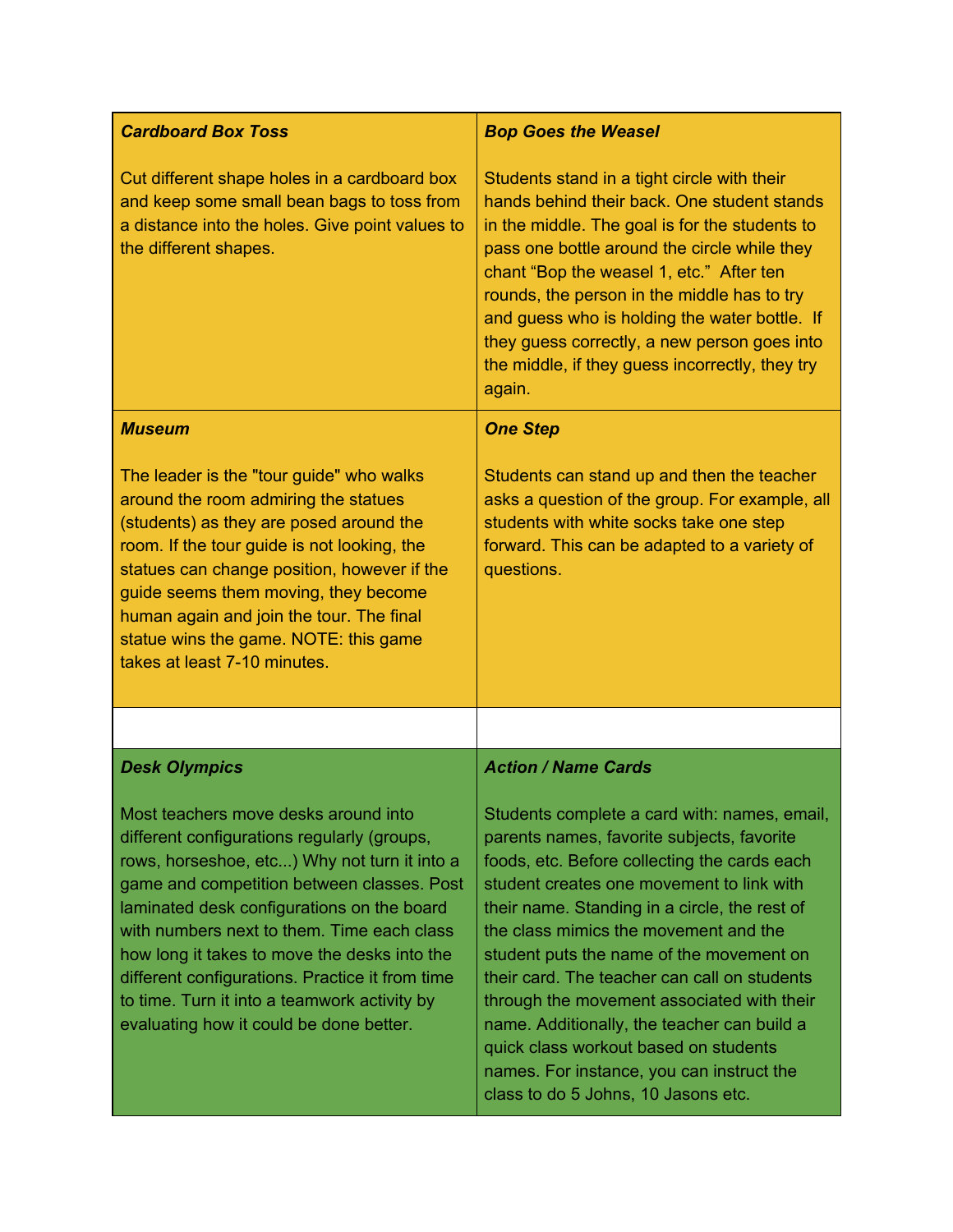| <b>Soccer Discipline</b>                                                                                                                                                                                                                                                                                                                                                                | <b>Football Discipline</b>                                                                                                                                                                                                                                                                                                                                                                                                                                                                                                                                  |
|-----------------------------------------------------------------------------------------------------------------------------------------------------------------------------------------------------------------------------------------------------------------------------------------------------------------------------------------------------------------------------------------|-------------------------------------------------------------------------------------------------------------------------------------------------------------------------------------------------------------------------------------------------------------------------------------------------------------------------------------------------------------------------------------------------------------------------------------------------------------------------------------------------------------------------------------------------------------|
| A way to silently yet visually know students<br>are not meeting expectations. Yellow card =<br>warning / Red card = step out of the room /<br>Green card = some sort of kinesthetic reward                                                                                                                                                                                              | Make flags of different colors that indicate<br>different things. When a student is not<br>meeting or is exceeding classroom<br>expectations throw a "flag on the play."                                                                                                                                                                                                                                                                                                                                                                                    |
| <b>CLASS ENGAGEMENT</b>                                                                                                                                                                                                                                                                                                                                                                 | <b>Compass Points</b>                                                                                                                                                                                                                                                                                                                                                                                                                                                                                                                                       |
| <b>Meaningful structures that provide</b><br>structure, organization and consistency to<br>the classroom rules and expectations and<br>incorporate movement.                                                                                                                                                                                                                            | Each student is given a blank notecard with<br>four points (N,S,E,W) or vocabulary from the<br>class. Students will make four appointments<br>on their compass with four different students<br>in the class (make sure they only make one<br>appointment for each point on the compass).<br>This can be used as a "think, pair, share"<br>strategy that incorporates movement. For<br>instance the teacher can say, "meet your<br>Western appointment and do 5 jumping<br>jacks." Students will then discuss their<br>answers to the question on the board. |
| <b>Kick Me Vocabulary</b>                                                                                                                                                                                                                                                                                                                                                               | <b>Picture Act It Out</b>                                                                                                                                                                                                                                                                                                                                                                                                                                                                                                                                   |
| Write the vocabulary words from your unit of<br>study on small pieces of paper. As students<br>enter your room tape one word to each of<br>their backs. For the first round there is no<br>talking and students must try to interact with<br>one another using gestures and charades. In<br>the second round they can interact verbally<br>but can not say the word on the others back. | Act / draw the vocabulary words. This can<br>easily be made into a race to energize their<br>minds and bodies.                                                                                                                                                                                                                                                                                                                                                                                                                                              |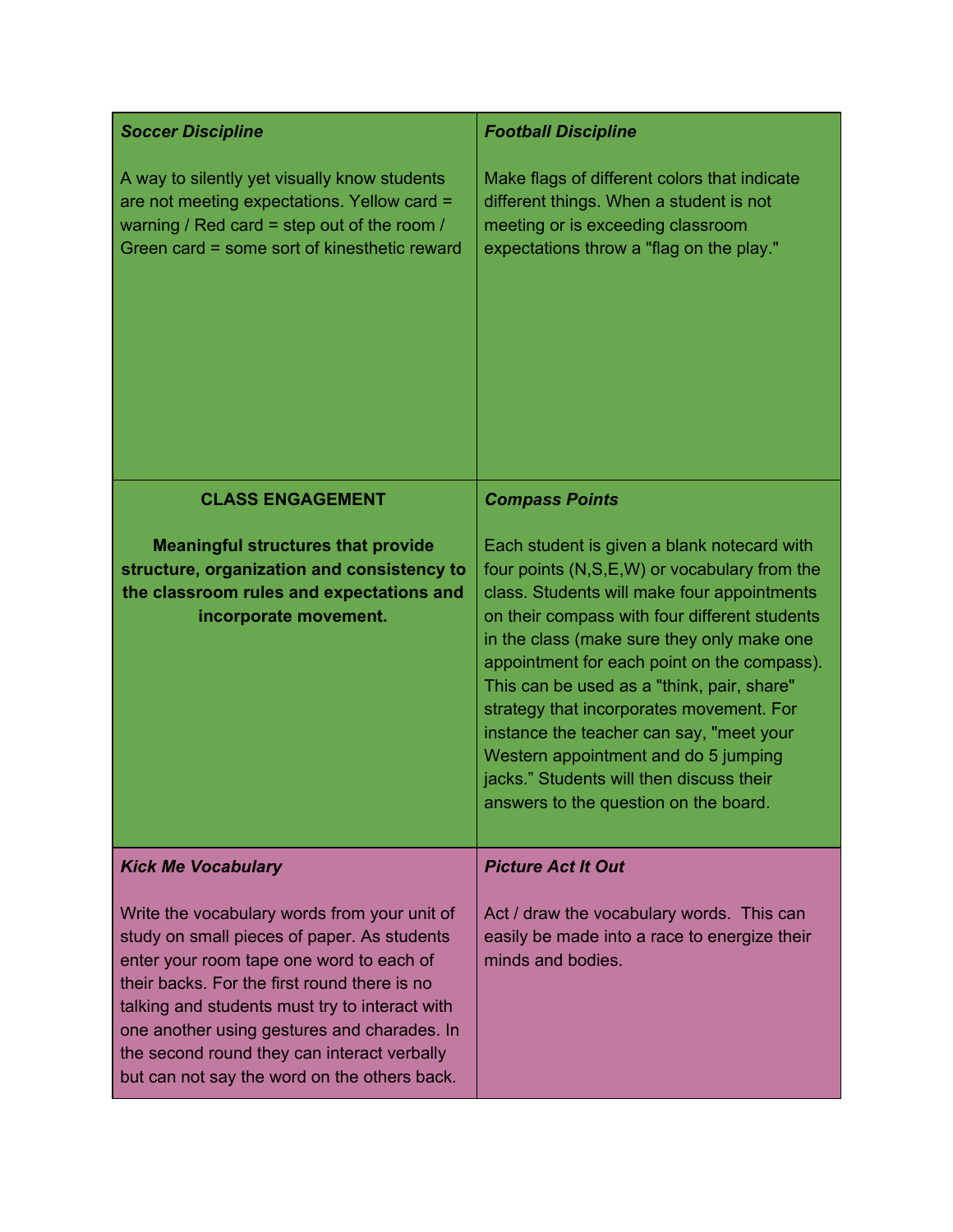| <b>Vocabulary Put Up</b>                                                                                                                                                                                                                                                                                                                                       | <b>WABAM</b>                                                                                                                                                                                                                                                                                       |
|----------------------------------------------------------------------------------------------------------------------------------------------------------------------------------------------------------------------------------------------------------------------------------------------------------------------------------------------------------------|----------------------------------------------------------------------------------------------------------------------------------------------------------------------------------------------------------------------------------------------------------------------------------------------------|
| Give each student a vocabulary word as they<br>walk in. Tell them to associate it the word with<br>something in the room by taping it to the<br>object. Ask them to tell the story of why they<br>associated the new word with something they<br>already know.                                                                                                 | Writer - Actor - Builder - Artist - Musician.<br>Choose a topic related to the lesson and they<br>must either write about it, act it out, build it<br>with clay, draw it or create a song/musical<br>piece for it.                                                                                 |
| <b>Four Corners Debate</b>                                                                                                                                                                                                                                                                                                                                     | <b>Whip Around</b>                                                                                                                                                                                                                                                                                 |
| In each corner, have Strongly Agree, Strongly<br>Disagree, Disagree and Agree. Ask a<br>debatable question, and have the students<br>move to the corner that best fits their answer.<br>They then talk about their reason for standing<br>in that corner with the small group and share<br>their answers with the large group.                                 | Use whenever needs students to share out.<br>Students stand in a circle around the room.<br>Start with one and pass a soft object around,<br>when students share they can sit down.                                                                                                                |
| <b>Vocabulary Name Card Disco</b>                                                                                                                                                                                                                                                                                                                              | <b>Jump Rope Circle Pass</b>                                                                                                                                                                                                                                                                       |
| Students wear vocabulary cards that hang<br>around their necks facing inward. In partners,<br>one student offers clues, examples and<br>definitions without saying the word. When<br>both partners are done they switch name<br>cards and find a new partner.                                                                                                  | Use an old jump rope tied into a circle. Have<br>the students pass it around the circle. The<br>last group to get it completely around, has to<br>answer questions about the text or the<br>material being taught.                                                                                 |
| <b>Cell Cycle Race</b>                                                                                                                                                                                                                                                                                                                                         | <b>Vocabulary Taboo</b>                                                                                                                                                                                                                                                                            |
| Students line up facing the same way. The<br>back person draws out the action of one<br>stage of the cell cycle on the back of the<br>person in front. Then that person does it to<br>the person in front of them. The person in<br>front needs to choose the correct cell cycle<br>and bring it to me. The first team that brings<br>the correct answer wins. | Create a game with the vocab word and three<br>"taboo" words that cannot be said. Students<br>must find alternative ways to describe the<br>vocabulary word and have their group guess<br>it. If they say one of the "taboo" words, they<br>get buzzed out and have to move onto the<br>next word. |